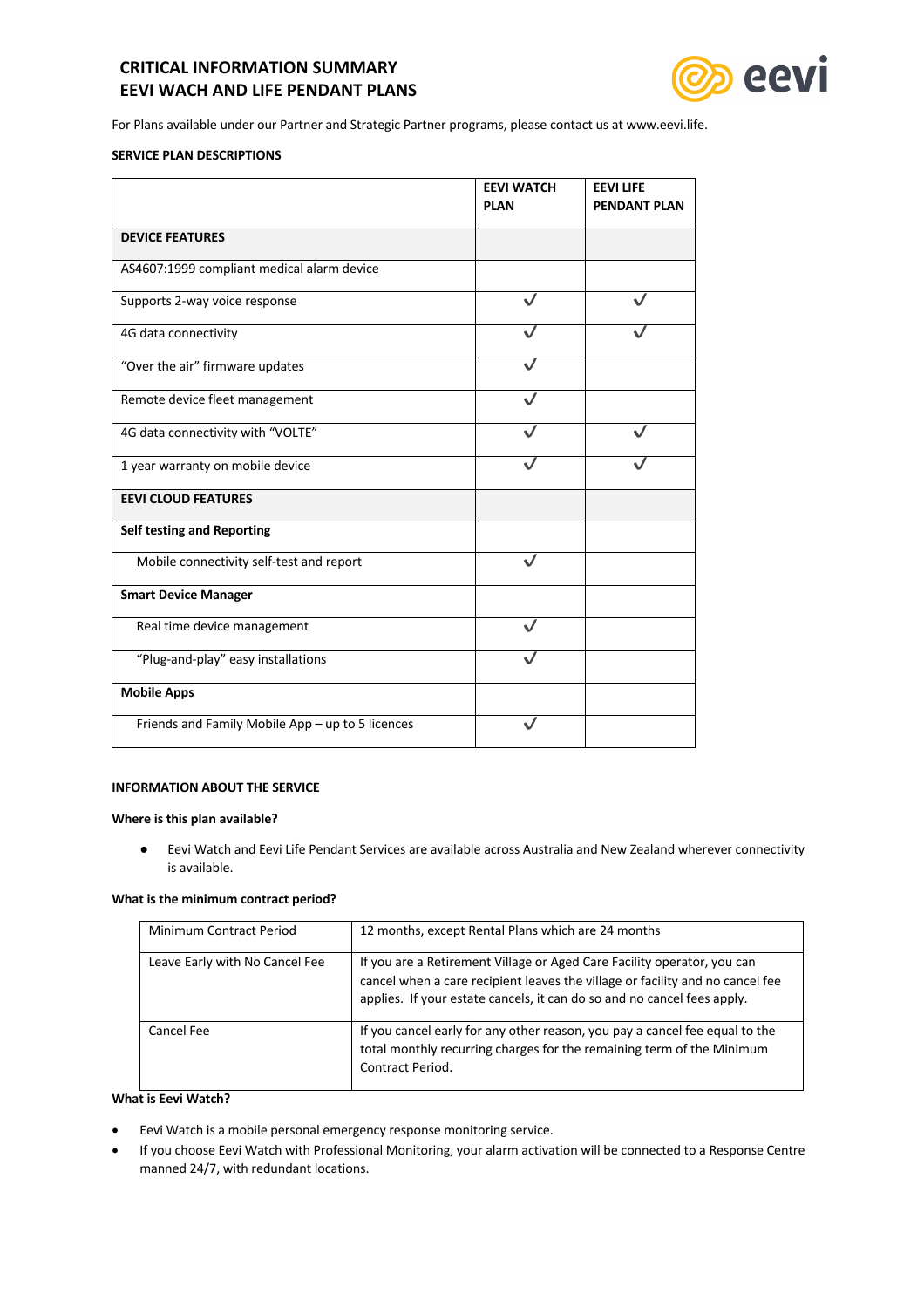# **CRITICAL INFORMATION SUMMARY EEVI WACH AND LIFE PENDANT PLANS**



- If you choose self monitoring, your alarm activation will call one nominated number and send notifications via the Friends and Family App.
- Inclusions **:**
	- o Compatible Mobile Watch device and SIM on Telstra's network are included.
	- o All features, functions and benefits marked with a "tick" on the Service Plans table.
- Exclusions:
	- o Excessive alarm activations are not included.
- For more details, see the Life Pendant Service Description in Our Customer Terms.

## **What is Life Pendant?**

- Eevi Life Pendant is a mobile personal emergency response monitoring service.
- If you choose Eevi Life Pendant with Professional Monitoring, your alarm activation will be connected to a Response Centre manned 24/7, with redundant locations.
	- If you choose self monitoring, your alarm activation will call up to 5 nominated numbers.
- Inclusions **:**
	- o Compatible Mobile Pendant device and SIM on Telstra's network are included.
	- o All features, functions and benefits marked with a "tick" on the Service Plans table.
- **Fxclusions:** 
	- o Excessive alarm activations are not included.
- For more details, see the Life Pendant Service Description in Our Customer Terms.

#### **PRICING\***

|                                     | <b>EEVILIFE</b><br><b>PENDANT - BUY</b> | <b>EEVILIFE</b><br><b>PENDANT - RENT</b> | <b>EEVI WATCH -</b><br><b>BUY</b> | <b>EEVI WATCH -</b><br><b>RENT</b> |
|-------------------------------------|-----------------------------------------|------------------------------------------|-----------------------------------|------------------------------------|
| <b>UPFRONT CHARGES</b>              |                                         |                                          |                                   |                                    |
| Device Charge                       | \$250.00                                | N/A                                      | Out of Stock                      | Out of Stock                       |
| Set up                              | \$99.00                                 | \$99.00                                  | Out of Stock                      | Out of Stock                       |
|                                     |                                         |                                          |                                   |                                    |
| <b>MONTHLY ONGOING CHARGES</b>      |                                         |                                          |                                   |                                    |
| Professional Monitored              | \$27.50                                 | \$41.00                                  | Out of Stock                      | Out of Stock                       |
| <b>Emergency Contact Monitoring</b> | \$22.00                                 | \$35.50                                  | Out of Stock                      | Out of Stock                       |

\* For wholesale trade or strategic partner sales, please contact us at sales@eevi.life

#### **INFORMATION ABOUT THE PRICE**

#### **What are the Charges?**

.

- If you require professional installation or peripherals, additional charges apply
- All prices are subject to CPI increases on 1 July of each year.
- All prices are ex GST. Medical alarms are GST exempt.

## **OTHER INFORMATION**

#### **What about Consumer Device failures?**

Eevi Watch and Eevi Life Pendant are consumer electronic devices ("Consumer Devices"). You accept that features on Consumer Devices are for your convenience but are not AS4607 Personal Emergency Response standards based alarm devices. You acknowledge that we recommend only using these Consumer Devices for convenience. Alarm triggering on Consumer Devices are supported on a limited and best-efforts basis. You acknolwledge that only not AS4607 Personal Emergency Response standards based alarm devices are life saving devices.

#### **What about network connection failures?**